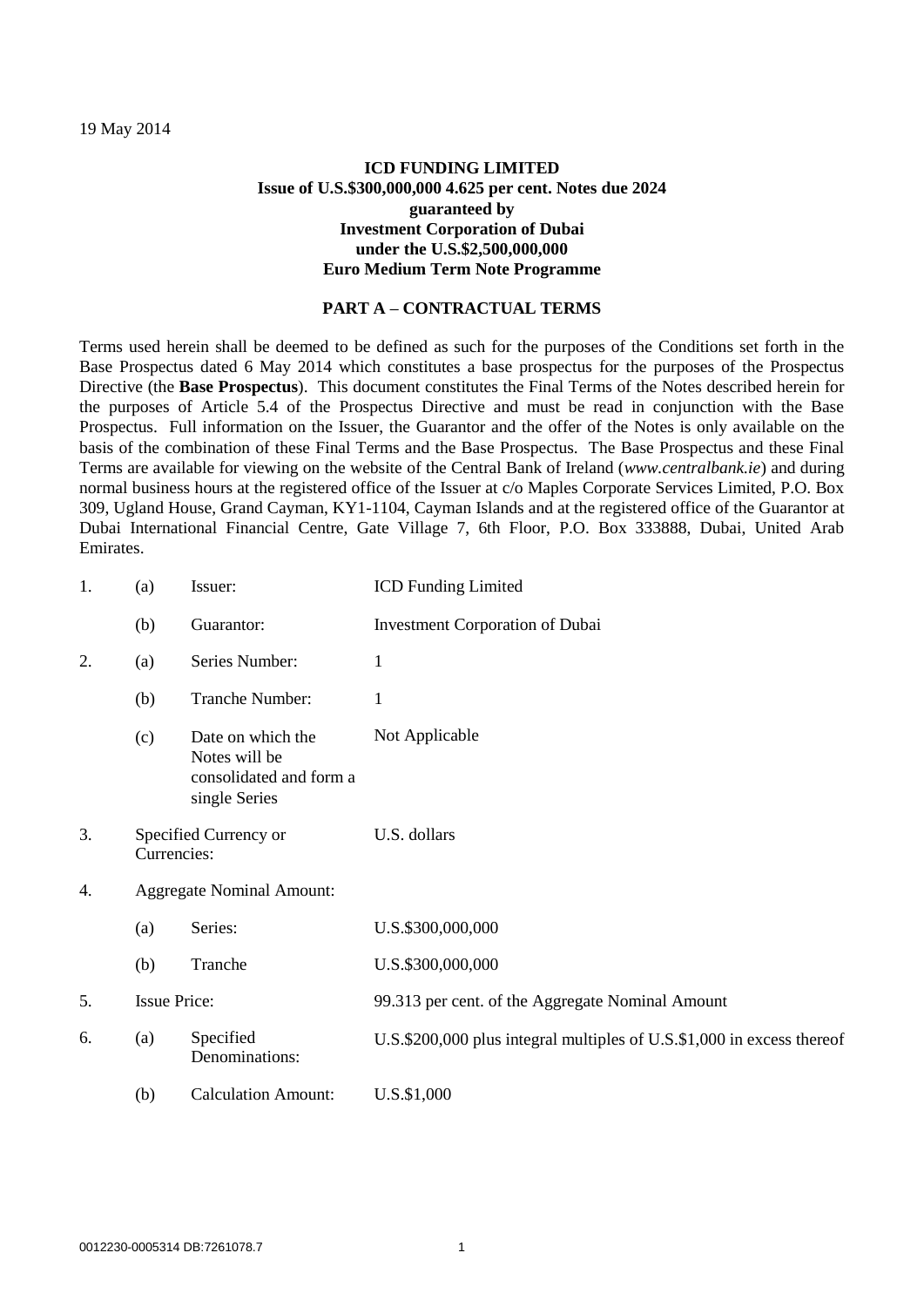| 7.  | (a)                      | <b>Issue Date:</b>                                                               | 21 May 2014                                                                                                                                                   |
|-----|--------------------------|----------------------------------------------------------------------------------|---------------------------------------------------------------------------------------------------------------------------------------------------------------|
|     | (b)                      | Interest<br><b>Commencement Date:</b>                                            | <b>Issue Date</b>                                                                                                                                             |
| 8.  |                          | <b>Maturity Date:</b>                                                            | 21 May 2024                                                                                                                                                   |
| 9.  | <b>Interest Basis:</b>   |                                                                                  | 4.625 per cent. Fixed Rate<br>(see paragraph 13 below)                                                                                                        |
| 10. | <b>Redemption Basis:</b> |                                                                                  | Subject to any purchase and cancellation or early redemption, the<br>Notes will be redeemed on the Maturity Date at 100 per cent. of<br>their nominal amount. |
| 11. |                          | Put/Call Options:                                                                | Change of Control Put<br>(see paragraph19 below)                                                                                                              |
| 12. | (a)                      | <b>Status of the Notes:</b>                                                      | Unsubordinated                                                                                                                                                |
|     | (b)                      | <b>Status of the Guarantee:</b>                                                  | Unsubordinated                                                                                                                                                |
|     | (c)                      | Date of Board approval<br>for issuance of Notes<br>and<br>Guarantee<br>obtained: | 6 April 2014 and 25 March 2014, respectively                                                                                                                  |

# **PROVISIONS RELATING TO INTEREST (IF ANY) PAYABLE**

<span id="page-1-0"></span>

| 13. | <b>Fixed Rate Note Provisions:</b>                                                                                                                                                |                        | Applicable                                                                                                   |  |
|-----|-----------------------------------------------------------------------------------------------------------------------------------------------------------------------------------|------------------------|--------------------------------------------------------------------------------------------------------------|--|
|     | $Rate(s)$ of Interest:<br>(a)<br>(b)<br><b>Interest Payment</b><br>Date(s):<br>(c)<br><b>Fixed Coupon</b><br>Amount(s):<br>(d)<br>Broken Amount(s):<br>(e)<br>Day Count Fraction: |                        | 4.625 per cent. per annum payable in arrear on each Interest<br><b>Payment Date</b>                          |  |
|     |                                                                                                                                                                                   |                        | 21 May and 21 November in each year up to and including the<br>Maturity Date, commencing on 21 November 2014 |  |
|     |                                                                                                                                                                                   |                        | U.S.\$23.13 per Calculation Amount                                                                           |  |
|     |                                                                                                                                                                                   |                        | Not Applicable                                                                                               |  |
|     |                                                                                                                                                                                   |                        | 30/360                                                                                                       |  |
|     | (f)                                                                                                                                                                               | Determination Date(s): | Not Applicable                                                                                               |  |
| 14. | <b>Floating Rate Note Provisions</b>                                                                                                                                              |                        | Not Applicable                                                                                               |  |
| 15. | Zero Coupon Note Provisions                                                                                                                                                       |                        | Not Applicable                                                                                               |  |
|     |                                                                                                                                                                                   |                        |                                                                                                              |  |

## **PROVISIONS RELATING TO REDEMPTION**

| 16. |  |  | Notice periods for Condition Minimum period: 30 days |
|-----|--|--|------------------------------------------------------|
|     |  |  |                                                      |
|     |  |  |                                                      |

Maximum period: 60 days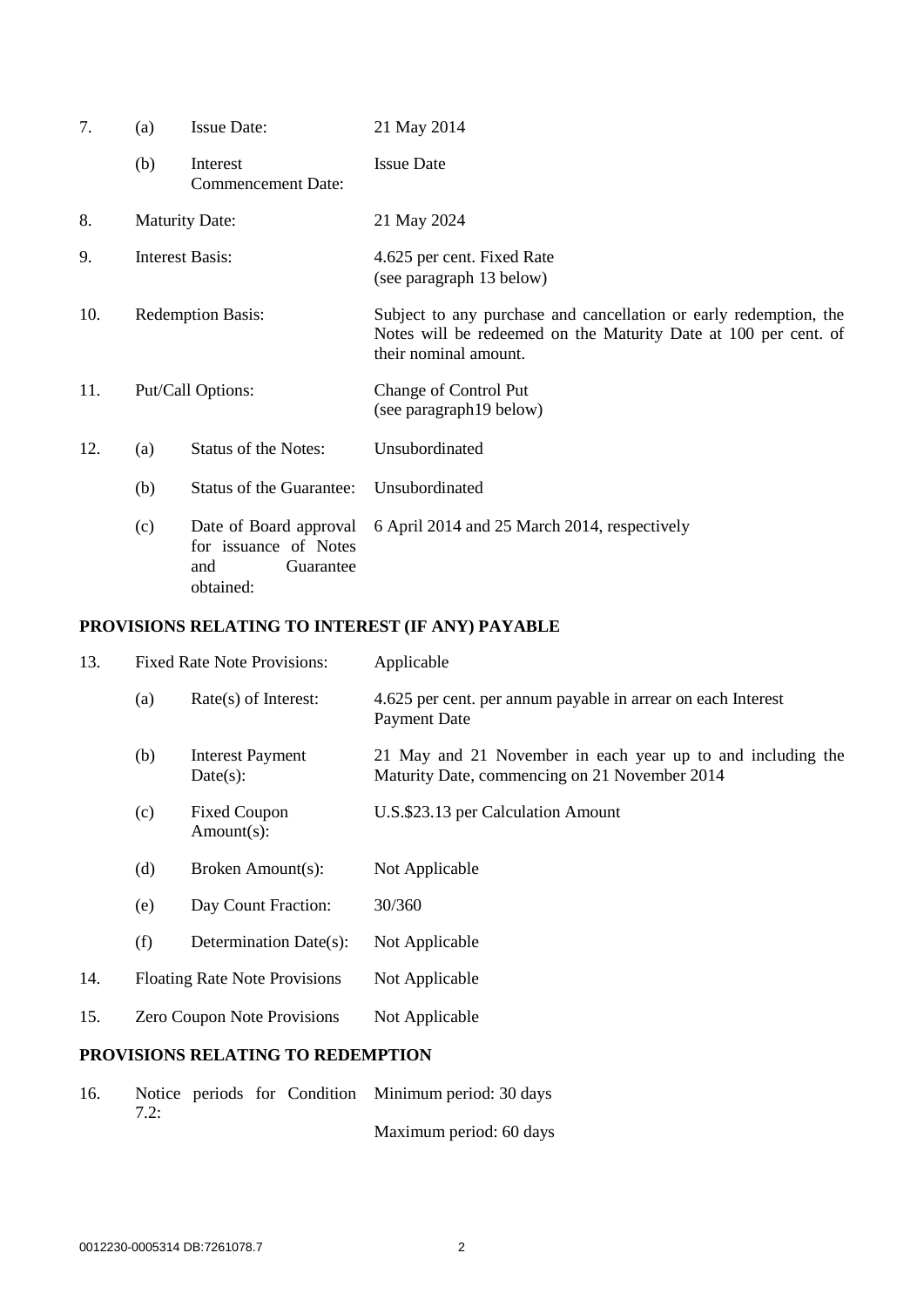- 17. Issuer Call: Not Applicable
- 18. Investor Put: Not Applicable
- <span id="page-2-0"></span>19. Change of Control Put: Applicable
	- (a) Change of Control Redemption Amount: U.S.\$1,000 per Calculation Amount
	- (b) Notice Periods: Minimum period: 30 days Maximum period: 60 days
- 20. Final Redemption Amount: U.S.\$1,000 per Calculation Amount
- 21. Early Redemption Amount payable on redemption for taxation reasons or an event of default and/or the method of calculating the same: U.S.\$1,000 per Calculation Amount

### **GENERAL PROVISIONS APPLICABLE TO THE NOTES**

| 22. | Form of Notes: | Registered Notes:                                                                                                               |  |
|-----|----------------|---------------------------------------------------------------------------------------------------------------------------------|--|
|     |                | Registered Global Note registered in the name of a nominee for a<br>common depositary for Euroclear and Clearstream, Luxembourg |  |

23. Additional Financial Centre(s): Not Applicable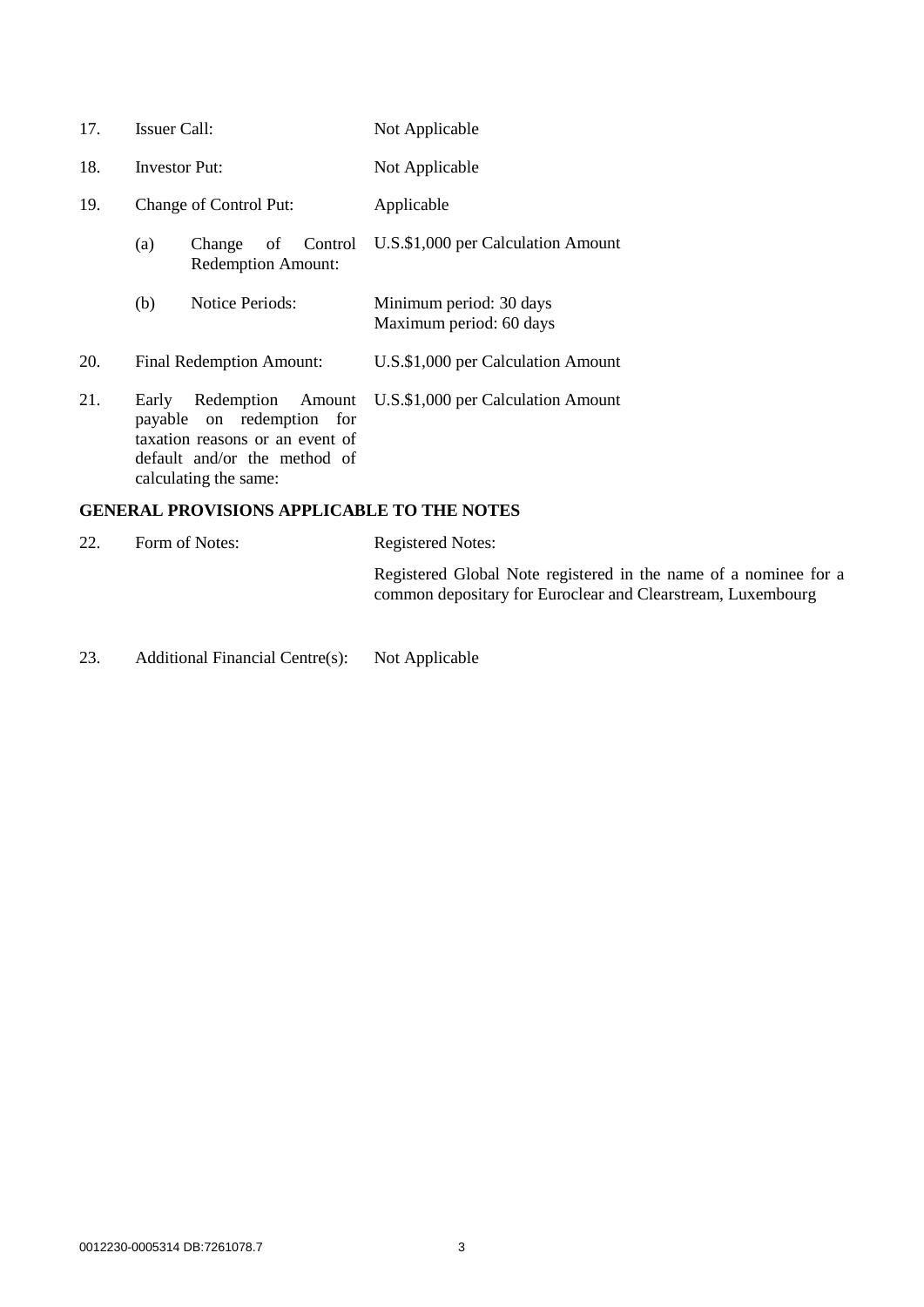SIGNED on behalf of

# SIGNED on behalf of

## **ICD FUNDING LIMITED**

Duly authorised

## **INVESTMENT CORPORATION OF DUBAI**

Duly authorised

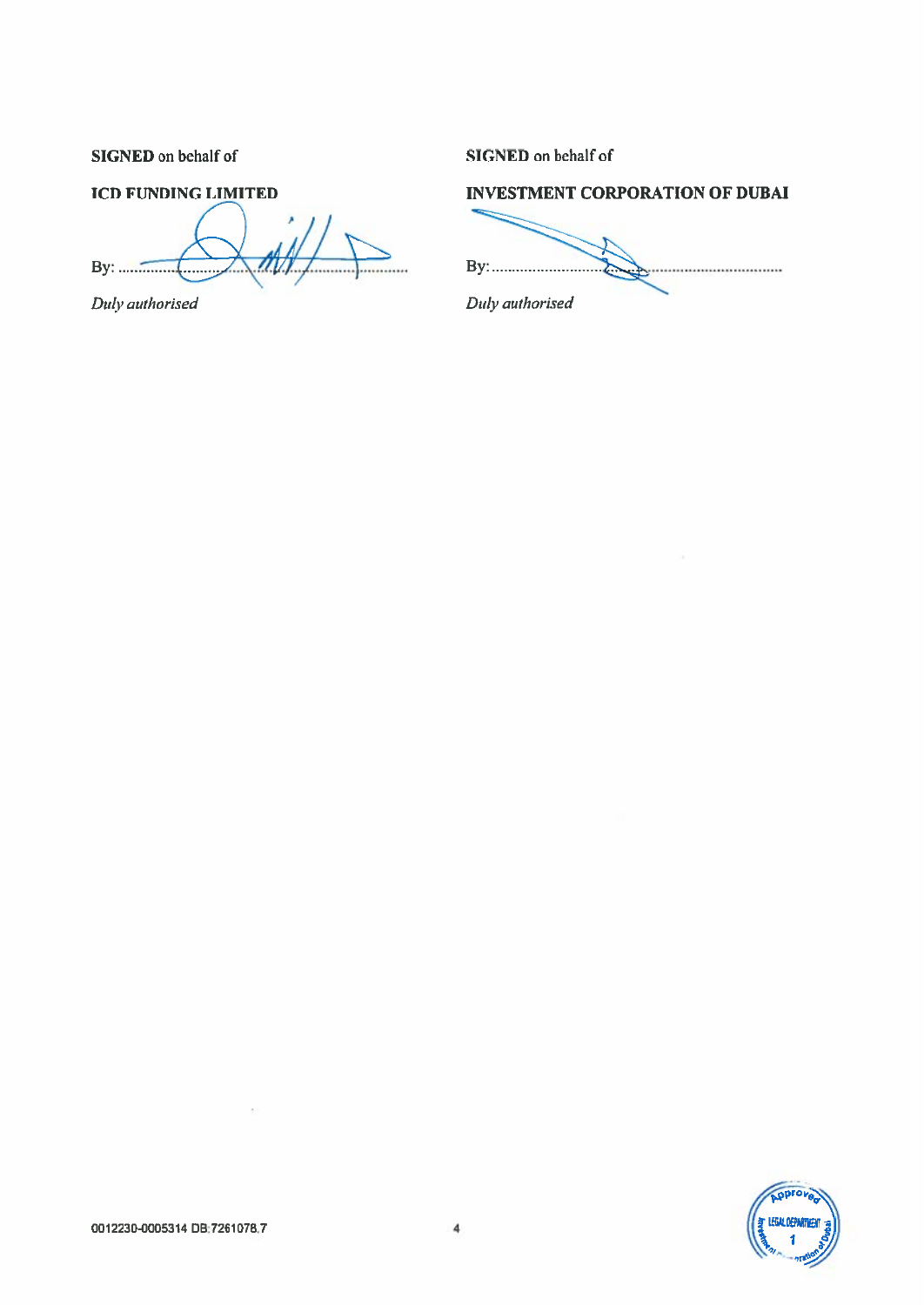#### **PART B – OTHER INFORMATION**

### **1. LISTING AND ADMISSION TO TRADING**

- (a) Listing and Admission to trading Application has been made by the Issuer (or on its behalf) for the Notes to be admitted to trading on the Irish Stock Exchange's Main Securities Market and NASDAQ Dubai and listing on the Official List of the Irish Stock Exchange and the Official List maintained by the Dubai Financial Services Authority with effect from (on or around) 21 May 2014. (b) Estimate of total expenses related to Irish Stock Exchange: €500
- admission to trading: NASDAQ Dubai: U.S.\$2,000

### **2. INTERESTS OF NATURAL AND LEGAL PERSONS INVOLVED IN THE ISSUE**

Save for any fees payable to the Managers, so far as the Issuer and the Guarantor are aware, no person involved in the issue of the Notes has an interest material to the offer. The Managers and their affiliates have engaged, any may in the future engage, in investment banking and/or commercial banking transactions with, and may perform other services for the Issuer or the Guarantor or their affiliates in the ordinary course of business for which they may receive fees.

#### **3. YIELD**

Indication of yield: 4.712 per cent.

The yield is calculated at the Issue Date on the basis of the Issue Price. It is not an indication of future yield.

### **4. OPERATIONAL INFORMATION**

| (a) | ISIN:                                                                                                                                              | XS1069870415             |
|-----|----------------------------------------------------------------------------------------------------------------------------------------------------|--------------------------|
| (b) | Common Code:                                                                                                                                       | 106987041                |
| (c) | Any clearing system(s) other than Not Applicable<br>Euroclear and Clearstream Banking,<br>Luxembourg and the relevant<br>identification number(s): |                          |
| (d) | Delivery:                                                                                                                                          | Delivery against payment |
| (e) | Names and addresses of additional Not applicable<br>Paying Agent(s) (if any):                                                                      |                          |
|     | <b>DIGTDIDITION</b>                                                                                                                                |                          |

## **5. DISTRIBUTION**

| (a) | Method of distribution: | Syndicated |
|-----|-------------------------|------------|
|     |                         |            |